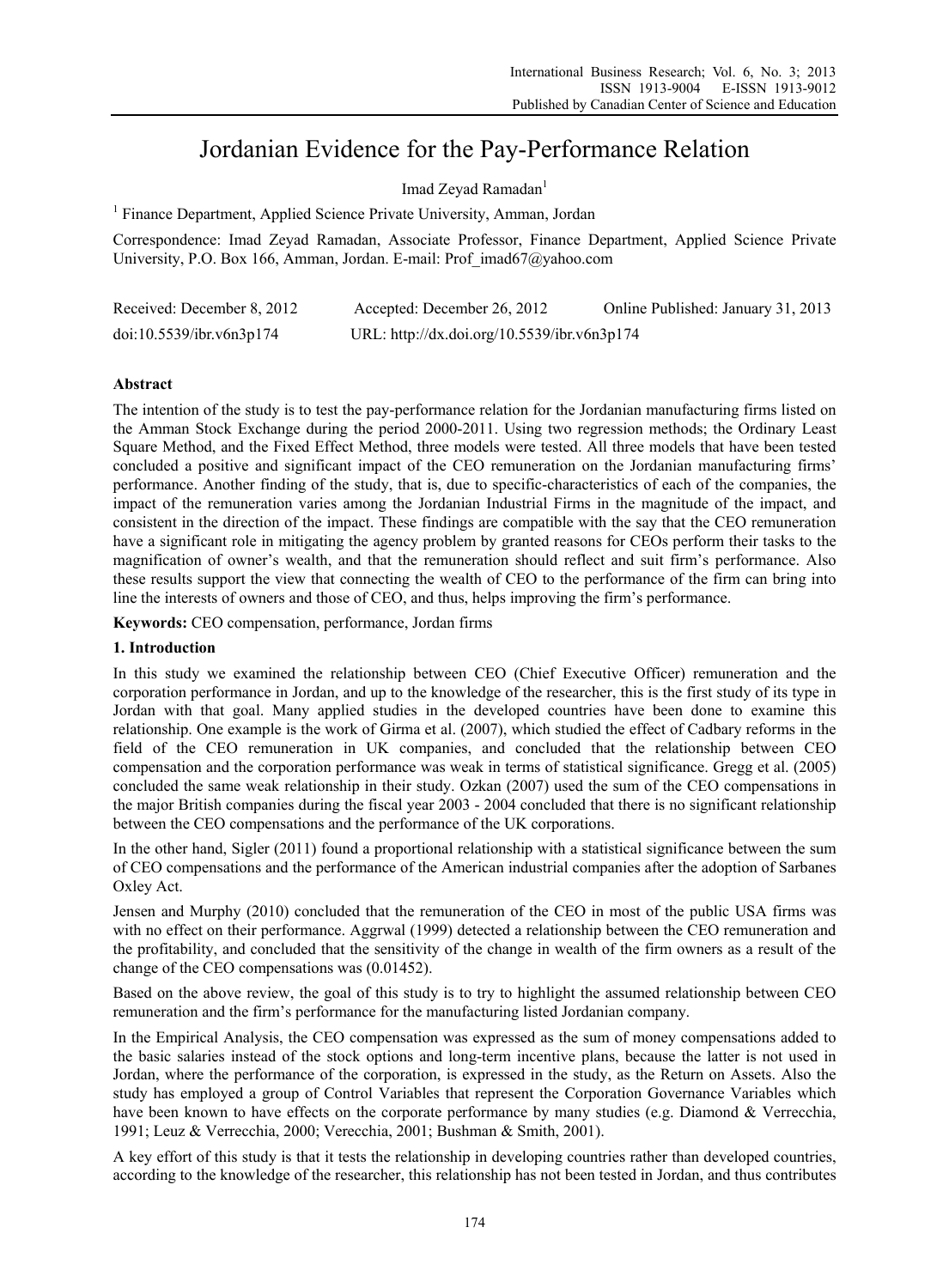the literature by adding new evidence for the reality of the situation in these countries.

Additionally, the study control for a set of corporate governance; CEO duality, board size, board independence, as the previous literature suggested that the corporate governance mechanisms alleviate the problem of agency and thus improve the company's performance.

Finally, different from other researcher, we used the Fixed-Effect estimation method (FEM) to test for the probability that the effect of CEO compensation on the firm's performing varies among Jordanian manufacturing companies due to unobserved firm-specific characteristics.

The Experimental Findings of this study suggested a positive and significant relation between the CEO remuneration measured by the sum of the base salary and cash remuneration and the Jordanian industrial firm's performance measured by the return on total assets (ROA).

Another finding of the study is the positive and significant effects of CEO remuneration on the firms' performance differ among the Jordanian industrial firms due to the unobserved individuality.

The frame of the paper is planned as follows; part 2 discusses related literatures part 3 provides data and methodology, part 4 includes empirical results, and lastly part 5 ends with a conclusion.

## **2. Related Literature**

Even though there is a wide range of preceding searches examining the association between CEO remuneration and the performing of the firm, these studies have been performed on companies operating in developed financial markets, and in countries characterized by its strong economy, such as American and European companies. Jensen and Murphy, (1990), Gibbons and Murphy (1992), and Paul and Nancy (1994), all suggested significantly positively association between total remuneration and corporate profitability in the US companies.

Gerhart and Milkovich (1990) tested the impact of compensations on a company's return by dividing the compensations to three levels: Short-term, Long-term, and base wages, the study found that short-term and long-term compensations associated positively with the company's performance, expressed as return on assets (ROA), while the basic salary had no significant effect on the corporate performance. Moreover the study of Hayes and Schaefer (2000) investigated the association between firm's profitability and remuneration, and found that the remuneration has a direct relation with return on equity, a proxy of corporate performance. Fich and Shivdasoni (2005) concluded that the stock-based compensation and abnormal return are related positively and significantly in US Company. Murphy (1999) concluded a strong significant association between cash remuneration and corporate revenues, and that the relation holds for all industries in US company.

Baptists (2010), investigated the CEO pay-performance in France, taken into account the total remuneration, and used the accounting and market measures for performance. The study concluded a weak and significant relation between ROA and total remuneration, and no proof of a significant association between historical performance and remuneration in French companies.

Eddy Junarsin (2011) examines the relation between the compensation and corporate performance using four measures for performance: ROA; EPS; MB; return, and the five kinds of remuneration: Total remuneration; Wages; Bonus; Constrained Stock Grant; and Options. The study concluded that total remuneration is directly associated with the corporate profitability, and the relation is stronger for top paid CEO, while the ratio of base wages to total remuneration is negatively associated with corporate profitability, meaning that the base wages as a type of CEO remuneration is less important in high-performing companies.

Main et al. (1996) tested the relation between total remuneration and the performance in the absence of the corporate governance variables. The study concluded a weak relation in the UK companies. Also Gregg et al. (2005) came to the same conclusion.

A study of Giorgio Brunella et al. (2001) suggested a weak relation between compensation and the Italian firm's profitability, and that the relation between CEO compensation and the firm's profitability is stronger: in foreign-owned firms, multinational firms, and listed firms.

Ozkan (2007) tested the effect of corporate governance on the CEO pay's for UK companies, and found no significant relationship between CEO remuneration and corporate performance, while Board Of Directors (BOD) size and ownership structure, as determinants of the corporate governance, of the UK companies explains significantly the variation in the compensation.

# **3. Data and Methodology**

This paper adopts the quantitative research approach by utilizing unbalanced pooled cross-sectional time series for all 77 manufacturing companies listed at ASE within the time horizon 2000-2011.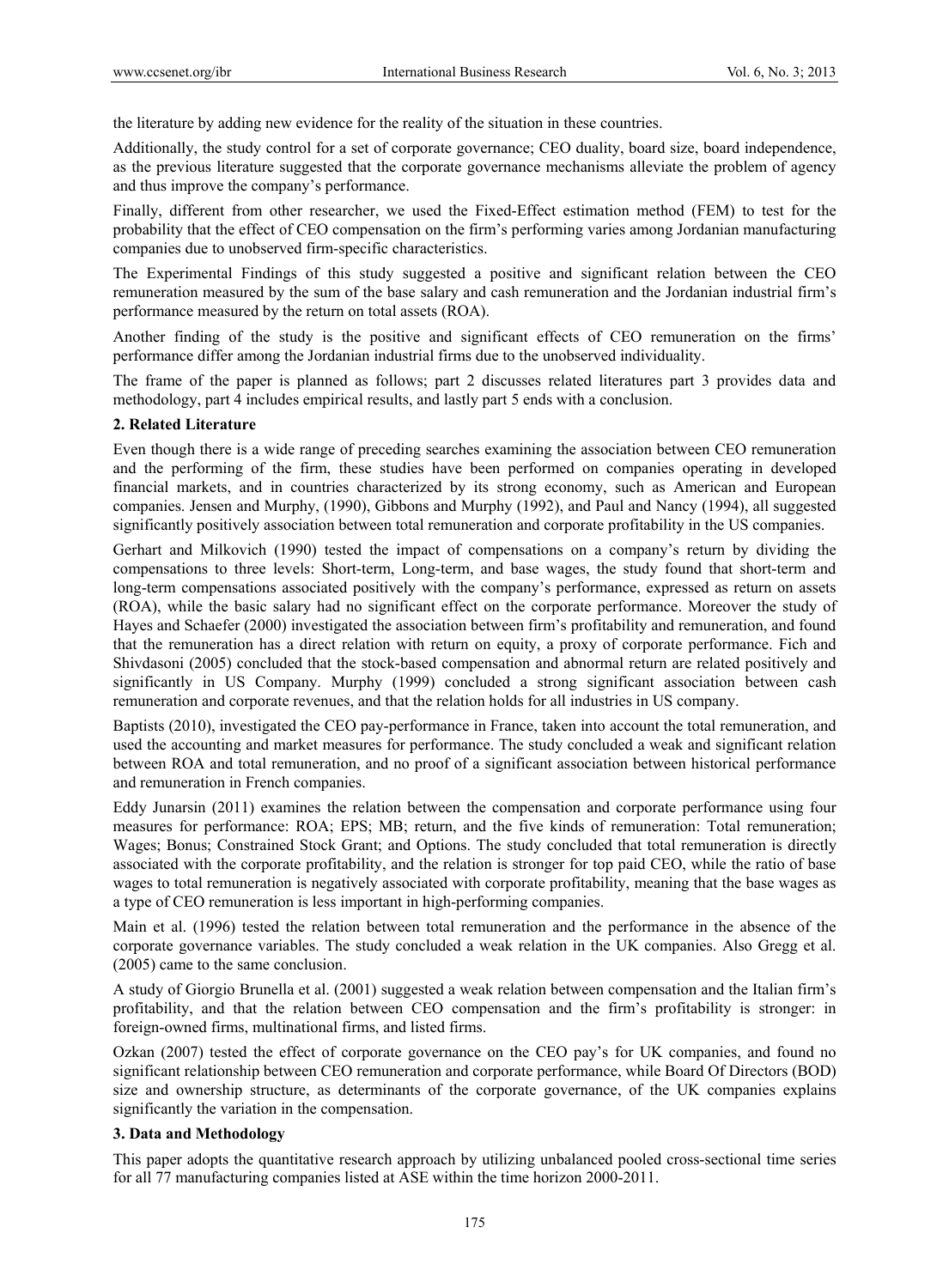Two regression methods were adopted; the Ordinary Least Square (OLS) to test for the potential pay-performance relation, and the Fixed Effect Regression Method (FEM) to test for the possibility that the potential effect of the CEO remuneration on the firm's performance differ among the Jordanian industrial Firms.

As for the statistical test, the return on asset (ROA) was appointed to be the dependent variable in the econometric model of the study, while the cash compensation as proxy of the CEO compensation was appointed as the independent variable.

# *3.1 Control Variables*

As for the control variables, we control the pay-performance relation with a set of the corporate governance variables; CEO duality, board size, board independence.

# 3.1.1 CEO Duality

The disconnection parting of the posts of Chairman of the BOD and CEO is one of the most important indicators of the strength of corporate governance that increase the efficiency of the BOD (Fama & Jensen, 1983; Cadbury, 1992). According to the agency theory, which assumes that managers are opportunists, the disconnection parting of the posts of Chairman of BOD and CEO improves the efficiency of corporate governance and shareholder control over CEO rulings, and therefore improves the performing of the company by reducing agency costs.

Shivdasani and Zenner (2004) concluded that granting the CEO duties to the BOD Chairman makes it harder for the BOD to replace the CEO in the case of poor performance. Goyal and Park (2002) concluded that the combination of the two posts reduces flexibility, efficiency and speed of the BOD in treating the decline in the performance of the company.

We proxy for the CEO duality by the dummy-variable (D\_DUL), D\_DUL takes value of 1 if there is a separation between the two posts, otherwise 0

# 3.1.2 Board Size

Even though size of the BOD has a direct effect on the quality of corporate governance, no consensus on the optimal number of the BOD that can perform his duties as the best in terms of management of the company's activities and performance control. Studies on the effect of the size of the BOD concluded that the larger the BOD members, the less efficiency the board is in managing the company and oversight of its activities, due to the difficulty of; communication, coordination and variances in views between members, (Hermalin & Weishach, 2003).

The study of Yermack, (1996) has concluded a negative relation between the BOD size and company's performance, and as the BOD size becomes larger, it becomes slower in making decisions.

The median of the board size was calculated for all the companies for each year of the study. We proxy for the board size by the dummy-variable (DBRD\_SIZ), DBRD\_SIZ takes value of 1 if the BOD size of  $i<sup>th</sup>$  firm at  $t<sup>th</sup>$ time is greater than all companies median at time t, otherwise 0.

# 3.1.3 Board Independence

The independence of the BOD considered one of the main pillars of the theory of agency (Fama & Jensen, 1983). There is almost unanimous in the literature of finance that the escalation in the proportion of independent members in the BOD, escalate the efficiency of the BOD in the oversight of management (Morck & Nakamura, 1994; Kaplan & Minton, 1994; Bhagat & Black, 2002), and increases the possibility that the BOD to replace weak CEO.

Solomon et al. (2003) and Tsui and Gul (2000) concluded that increasing the proportion of the independent members in the BOD plays a critical part for the benefit of investors, especially small investors.

The independence of the BOD was expressed through the proportion of external members in the BOD to the total members of the BOD of each of the companies in the study for each year of study. We proxy for the board independence by the dummy-variable (DBRD\_IND), DBRD\_IND takes value of 1 if the proportion of external members in BOD to the total members of BOD of the  $i<sup>th</sup>$  firm at  $t<sup>th</sup>$  time is greater than the median of all companies at time t, otherwise 0.

# *3.2 Econometric Model*

To test the pay-performance relation, the general model has the form of:

*Firm's performance = f(CEO compensation, Corporate Governance)* (1)

This equation suggests that the performance is a function of the CEO pay's and the corporate governance. The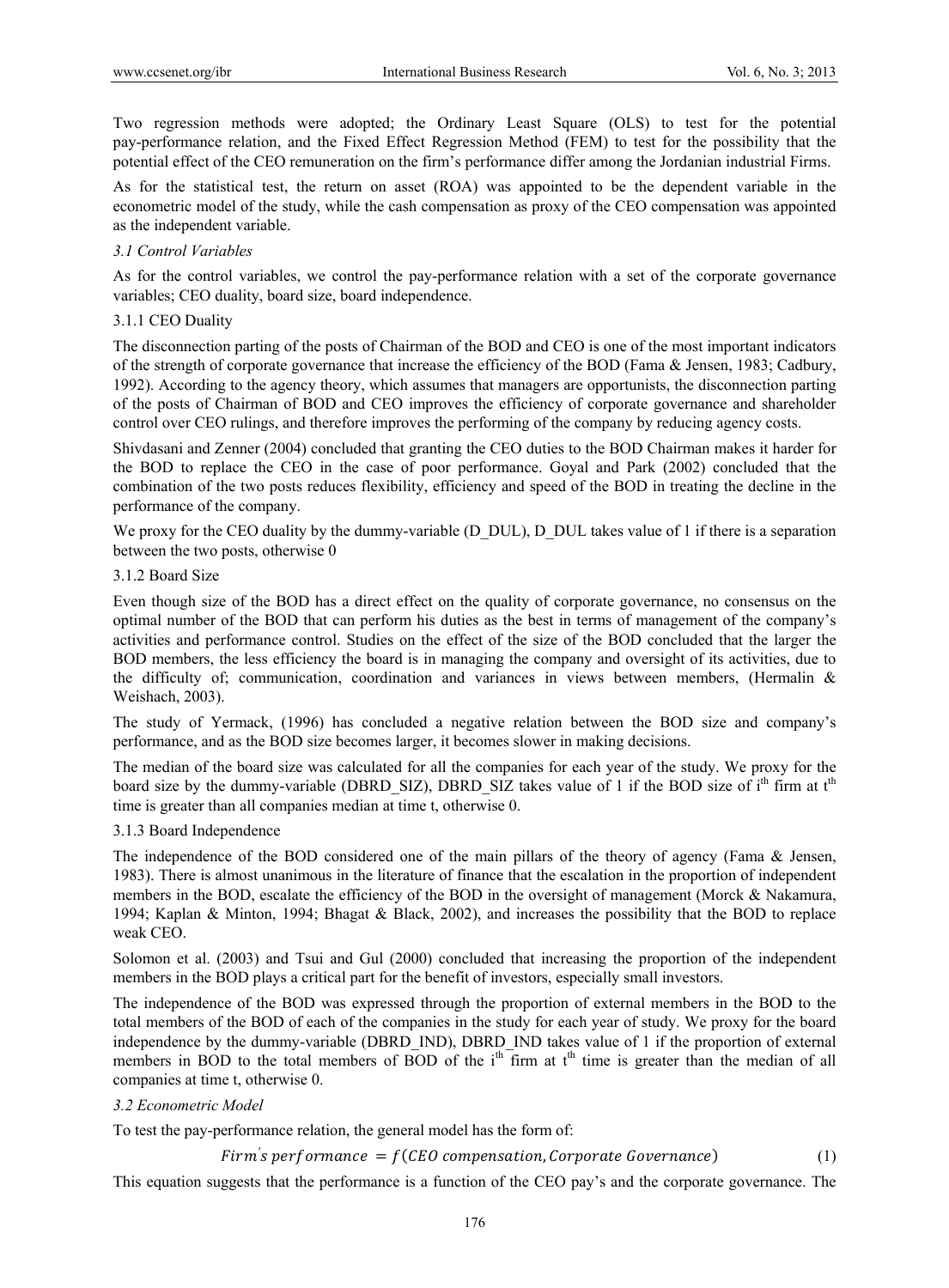econometric model of the study will be presented as follows:

$$
ROA_{it} = \alpha + \beta_1 \, EBO\_COM_{it} + \sum_{j=1}^{n} \gamma_j \, control \, variables_{it} + \varepsilon_{it}
$$
 (2)

Whereas,  $ROA_{it}$  is the proxy of the firm's performance for  $i^{th}$  cross-sectional firm at  $t^{th}$  time, with  $i =$ 1,2,3,...,77,  $t = 1,2,3,..., 11, \alpha$  constant,  $\beta$  unknown parameter for the independent variable the CEO compensation to be estimated,  $n = 1,2,3$  the count of the control variables, yunknown parameter of the control variables, which includes the specific characteristics of the firm's corporate governance to be appraised.

The econometric model can be rewritten using corporate governance variables as follows:

$$
ROA_{it} = \alpha + \beta_1 \, EBO\_COM_{it} + \gamma_1 D\_DUL_{it} + \gamma_2 DBRD\_SIZ_{it} + \gamma_3 DBRD\_IND_{it} + \varepsilon_{it}
$$
 (3)

Where, γ's unknown coefficients of the control variables to be appraised, D\_DUL dummy-variable as proxy of the CEO duality, *DBRD\_SIZ* dummy-variable as proxy of the board size, *DRBD\_IND* dummy-variable as proxy of the board independent.

#### *3.3 Hypothesis Elaboration*

Based on the theory of agency, the agency problem expresses the conflict of interest between CEO and the owners. CEO, acting as the agent for the owners, is assumed to make decisions in the owner's best benefits. But, it is in the CEO's own best interest to consider his own interests. While it is not likely to exclude the agency problem completely, the CEO can be motivated to act in the owners best interests through remuneration, such as performance-based remuneration. This paper aims to investigate the possible relationship between the CEO remuneration and the performance, and to achieve this goal, the following hypothesis will be tested:

*H01: There is no statistically significant association between the CEO remuneration and the firm's performance for the Jordanian manufacturing firms listed at ASE.* 

 $H_{01}$  can be rewritten mathematically as:

$$
H_{01}: \beta = 0, |sig < 0.05| \tag{4}
$$

Whereas,  $\beta$  the regression coefficients of the CEO remuneration on the company's performance, if Sig.  $\leq 5\%$ , we will reject the  $H_0$ , if not, there isn't enough cause to reject it.

To test the possibility that the potential effect of the COE remuneration on the corporate performance differ among the cross-sectional Jordanian Industrial firms we tested the following hypothesis:

*H02: There are no statistically significant differences of the COE remuneration effect on the performance of Jordanian manufacturing firms listed at ASE.* 

 $H_{02}$  can be rewritten mathematically as:

$$
H_{02}: \varphi_1 = \varphi_2 = \varphi_3 = \dots = \varphi_i, |sig < 0.05| \tag{5}
$$

Whereas,  $\varphi_i$  are the regression coefficients of the interaction variable  $(D_i \_{COE\_COM})$  between the cross-sectional firm's dummy variable  $(D_i)$  and the CEO remuneration variable  $(\text{CEO}\_\text{COM})$  with  $i = 1, 2,$ 3, …, 77. If at least one of the regression coefficients of the interaction variables has a Sig.  $\leq$  5%, we will reject the  $H_{02}$ , otherwise accept it.

## **4. Experimental Findings**

The findings of testing the pay-performance relation for the Jordanian industrial companies are reported in the following part.

### *4.1 Correlation Analysis Findings*

Table 1 presents the Pearson correlation coefficients between the variables used in the econometric model of the study. The results show that the CEO\_COM associated positively significantly with the corporate performance, indicating that the greater are the CEO compensations the better is the corporate performance.

The result is compatible with the view that the remuneration should be based on merit, so that the preeminent person gets the best positions and assume greater responsibilities, which comes with appropriate rewards.

Table 1 also shows that the corporate performance and the board size are significantly negatively associated; indicating that increasing the board size will reduce the efficiency of the board, which is reflected negatively on the company's performance. Also the Table shows that the separation between the posts of Chairman and CEO positively correlated with the performance of the company.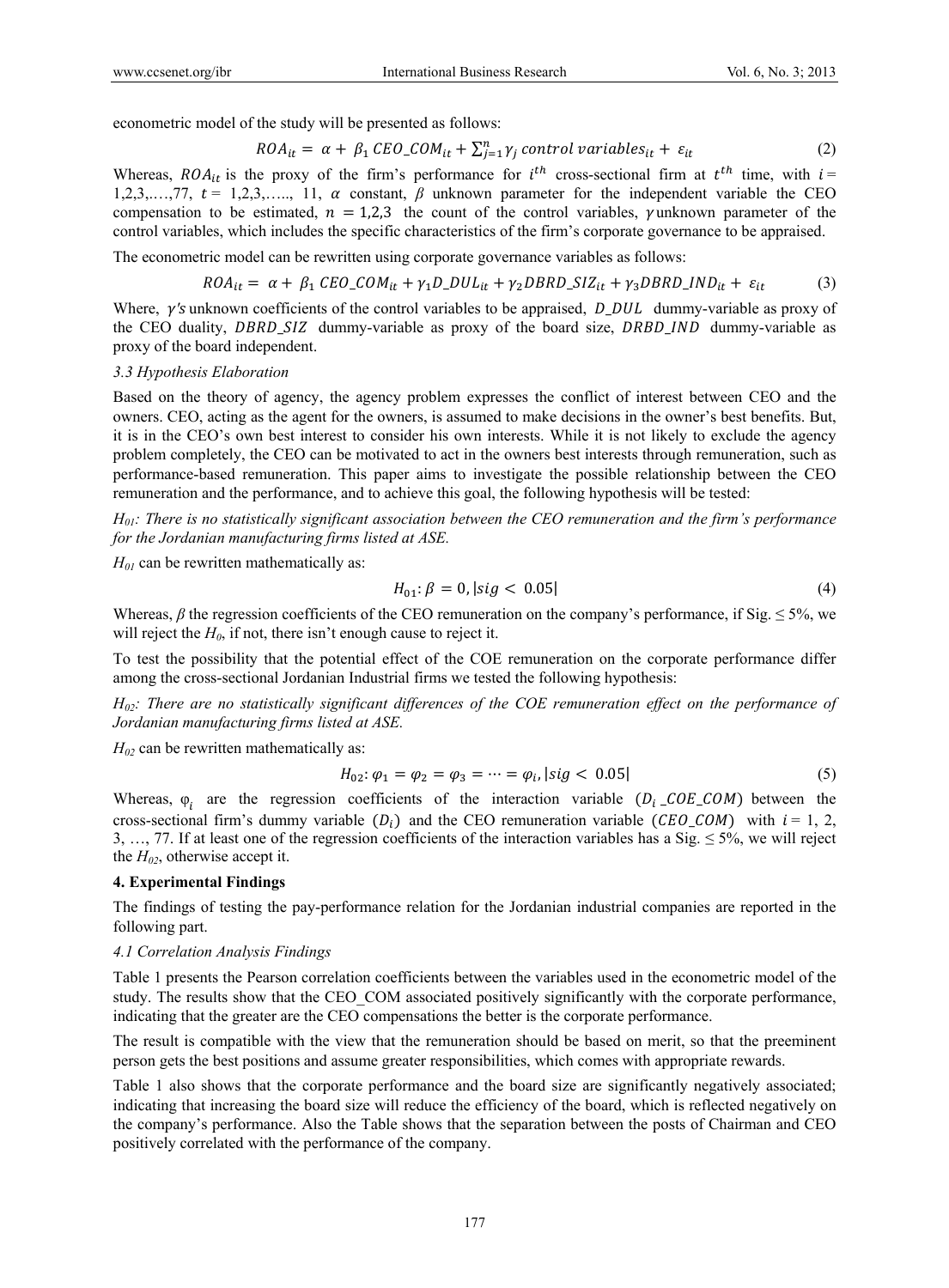| Variable        |                     | <b>ROA</b> | CEO COM   | DRBD SIZ   | D DUAL       | <b>DBRD IND</b> |
|-----------------|---------------------|------------|-----------|------------|--------------|-----------------|
| <b>ROA</b>      | Coefficient         |            | $.261**$  | $-.174**$  | $.067*$      | $-0.046$        |
|                 | Sig.                |            | .000      | .000       | .046         | .174            |
|                 | <b>Observations</b> | 879        | 879       | 879        | 879          | 879             |
| CEO_COM         | Coefficient         | $.261**$   | 1         | $.332**$   | $-.182**$    | $-0.035$        |
|                 | Sig.                | .000       |           | .000       | .000         | .304            |
|                 | <b>Observations</b> | 879        | 879       | 879        | 879          | 879             |
| DRBD SIZ        | Coefficient         | $-.174$ ** | $.332**$  | 1          | $-.138***$   | .028            |
|                 | Sig.                | .000       | .000      |            | .000         | .413            |
|                 | Observations        | 879        | 879       | 879        | 879          | 879             |
| D DUAL          | Coefficient         | $.067*$    | $-.182**$ | $-.138$ ** | $\mathbf{1}$ | $.146**$        |
|                 | Sig.                | .046       | .000      | .000       |              | .000            |
|                 | <b>Observations</b> | 879        | 879       | 879        | 879          | 879             |
| <b>DBRD IND</b> | Coefficient         | $-.046$    | $-.035$   | .028       | $.146**$     | $\mathbf{1}$    |
|                 | Sig.                | .174       | .304      | .413       | .000         |                 |
|                 | Observations        | 879        | 879       | 879        | 879          | 879             |

#### Table 1. Pearson correlation matrix

Notes: \*\*, \*; Significant at 0.01, 0.05 level respectively. Definitions and measures of the variables are presents at appendix 1.

The results are compatible with the view that the separation of the posts and a small BOD works towards increasing the efficiency of the BOD in the control of the CEO, which will reflect positively on the company's performance.

Surprisingly, the Table shows that the independence of the BOD is not significantly associated with the company's performance at the 0.05 level of significance.

#### *4.2 Regression Analysis Findings*

Three regression models were utilized, and the regression analysis findings are presented in tables 2, 3, and 4. In Table 2 model 1, the pay-performance relation was tested with the nonexistence of the corporate governance variables. In Table 3 model 2, we controlled with the corporate governance variables, while in Table 4 model 3 the differential slope coefficient dummies method were used to permit the slope parameter regression to differ between firms, to test for the possibility that the effect of the remuneration on the performance varies among Jordanian industrial companies due to the different in the internal specific-characteristics.

Table 2 report the estimated parameter of the unbalanced pooled cross-sectional time series panel regression for model 1. The table shows a positive effect of the CEO\_COM on the corporate performance at significant level less than 0.01. This result is compatible with the view that top CEO reward better able to generate profits for their companies, and thus improve its performance.

Table 2 also shows that with the nonexistence of the corporate governance variables, the CEO remuneration by itself was able to explain almost 7% of the change in the corporate performance (Adjusted R-Square =  $0.067$ ), and that the sensitivity of the change in the performance of the company as a result of the change in CEO remuneration is .0097 at a significant 0.01.

| Variable          | Coefficient |  |
|-------------------|-------------|--|
| Constant          | 3.089       |  |
| CEO_COM           | $.0097**$   |  |
|                   | 8.009       |  |
|                   | .000        |  |
| Adjusted R-Square | 0.067       |  |
| df Regression     |             |  |
| Residual          | 877         |  |
| Total             | 878         |  |
| F.                | 64.143      |  |
| Sig.              | .000        |  |

Table 2. Regression analysis finding for model 1

Notes: Dependent variable: ROA a proxy of the performance, First line regression coefficient, Second line t value, Third line sig. (2-tail). \*\*, \*; significant at 0.01, 0.05 level respectively. Variables definitions are listed at appendix 1.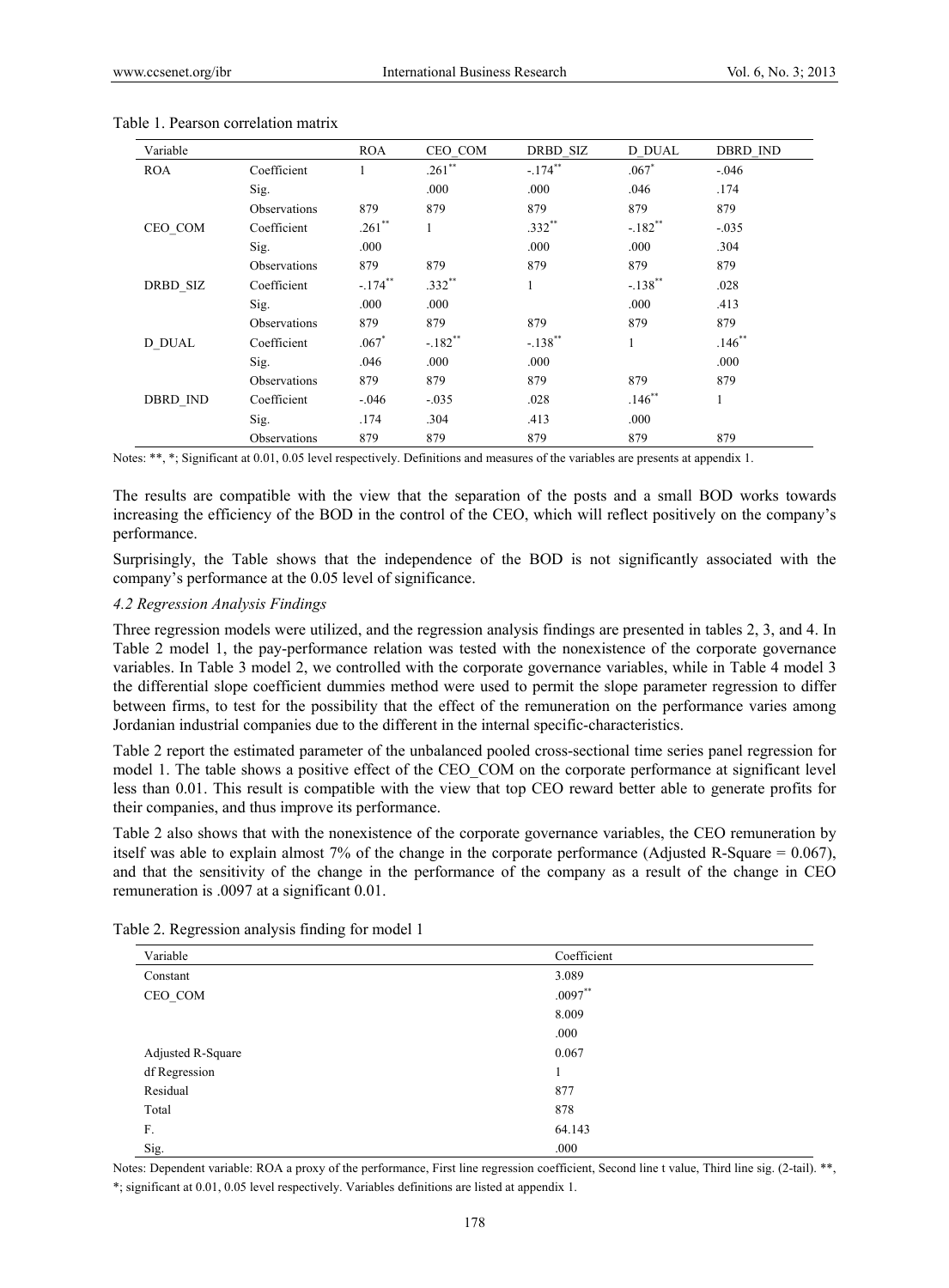In model 2, Table 3 shows that after controlling with the corporate governance the explanatory power of the model 2 has been improved to become 9.3%, which indicates that model 2 is better than model 1 to explain the pay-performance relation. The results appear in Table 3 shows that the impact of the CEO remuneration on the company's performance remained positive and statistically significant at a significant level less than 0.01, and that the sensitivity of the change in the performance of the company as a result of the change in CEO remuneration with the existence of the control variables is .0128 at a significant level 0.01.

Another result shown by Table 3, that the association between BOD size and the company's performance is a statistically significant inverse relationship, suggesting that the increase in the size of the Board could lead to a decrease in the efficiency of the Board, and thus, adversely impact the performance of the company.

Table 3 also shows that the separation between the Chairman of the BOD and the CEO duties leads to a better performance for the Jordanian industrial companies, but unexpectedly, this result was statistically insignificant at 0.05 significant levels.

| Variable             | Coefficient    |
|----------------------|----------------|
| Constant             | 8.945          |
| CEO_COM              | $.0128\sp{*}$  |
|                      | 6.476          |
|                      | .000           |
| DBRD_SIZ             | $-.921$ **     |
|                      | $-2.869$       |
|                      | .004           |
| D_DUAL               | .321           |
|                      | .204           |
|                      | .838           |
| $\texttt{DBRD\_IND}$ | $-1.57$        |
|                      | $-1.21$        |
|                      | .226           |
| Adjusted R-Square    | 0.093          |
| df Regression        | $\overline{4}$ |
| Residual             | 874            |
| Total                | 878            |
| F.                   | 18.593         |
| Sig.                 | .000           |

Table 3. Regression analysis finding for model 2

Notes: Dependent variable: ROA a proxy of the performance, First line regression coefficient, Second line t value, Third line sig. (2-tail). \*\*, \*; significant at 0.01, 0.05 level respectively. Variables definitions are listed at appendix 1.

Other unexpected result is that the independence of the Board of Directors adversely affect the performance of Jordanian industrial companies, this result also was not statistically significant at 0.05 significant levels.

By using the Fixed Effect Method (FEM) to allow the slopes of the parameter to vary between the Jordanian Industrial firms, Table 4 shows the variables that are not excluded from the analysis, due to their constancy or its missing correlation, and were statistically significant. It shows that the number of these variables is 15 which means that the pay-performance relation varies among the Jordanian Industrial companies due to the firm's internal specific-characteristics.

It is worth to note that the variation among the Jordanian firms is in the magnitude of the effect and not in the direction of the effect, where Table 4 shows that all parameter for the interaction variables were positive. This result supports what has been concluded earlier by using the Ordinary Least Square Method (OLS) in model 2 about the positive effect of the CEO compensation on the corporate performance for the Jordanian Industrial firms.

Table 4 shows another improvement in the explanatory power when using the FEM instead of the Ordinary Least Square Method (OLS), with the value of Adjusted R-Square rising to 11.8%.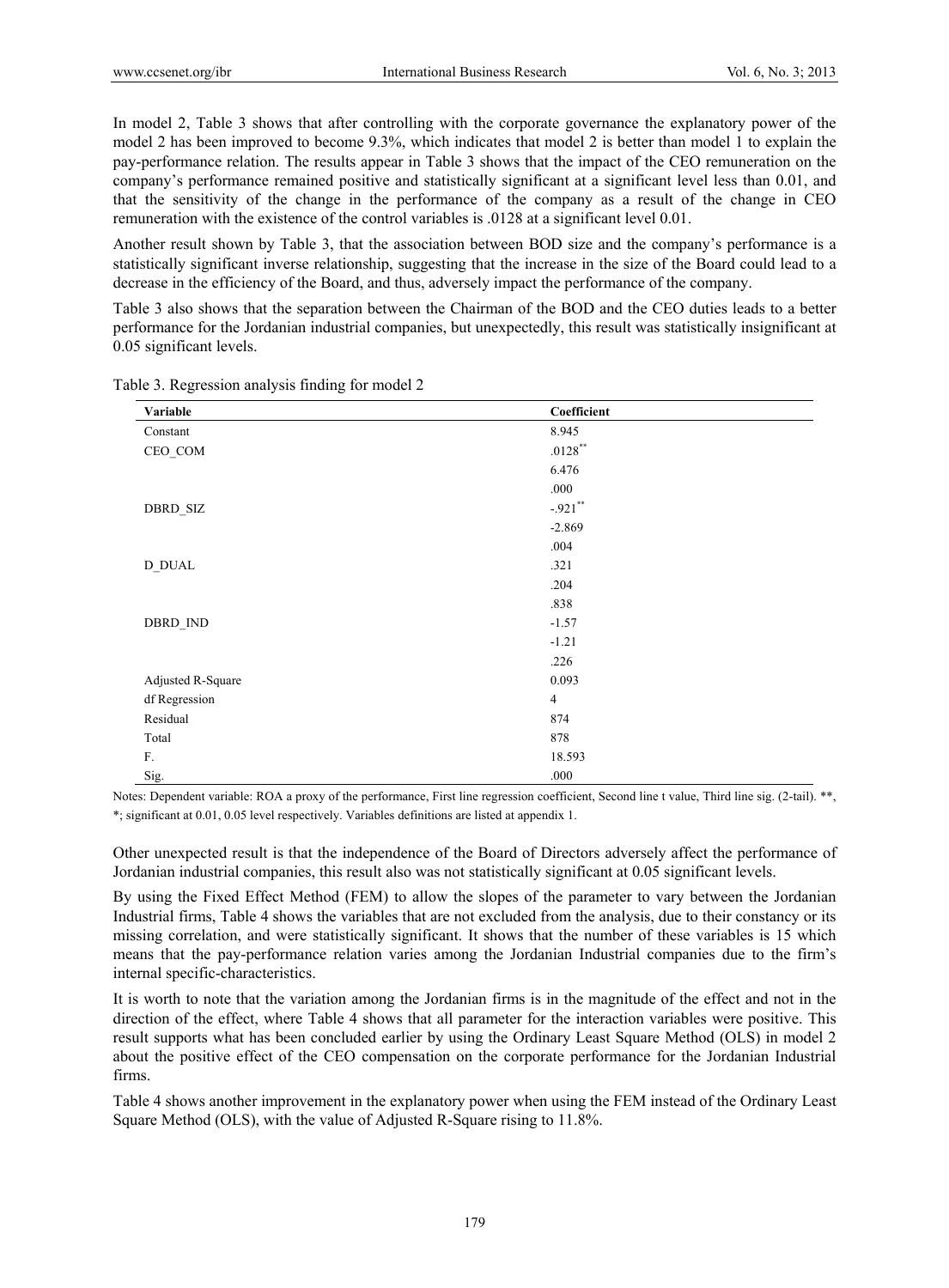| Model 3           | Coefficients | t        | Sig. |  |
|-------------------|--------------|----------|------|--|
| (Constant)        | 17.064       | 5.540    | .000 |  |
| D5_CEO_COM        | .0091        | 2.252    | .025 |  |
| D15 CEO COM       | .0075        | 4.127    | .000 |  |
| D20 CEO COM       | .0109        | 2.905    | .004 |  |
| D28 CEO COM       | .0113        | 3.332    | .001 |  |
| D31 CEO COM       | .0031        | 2.111    | .035 |  |
| D34 CEO COM       | .0071        | 2.187    | .029 |  |
| D39_CEO_COM       | .0129        | 3.629    | .000 |  |
| D42_CEO_COM       | .0094        | 4.075    | .000 |  |
| D45 CEO COM       | .0012        | 2.349    | .019 |  |
| D51 CEO COM       | .0093        | 2.717    | .007 |  |
| D53 CEO COM       | .0200        | 2.159    | .034 |  |
| D63 CEO COM       | .0051        | 1.995    | .047 |  |
| D71 CEO COM       | .0131        | 2.426    | .015 |  |
| D75_CEO_COM       | .0104        | 2.502    | .013 |  |
| D76 CEO COM       | .0087        | 2.600    | .009 |  |
| DBRD SIZ          | $-.872$      | $-4.407$ | .000 |  |
| D DUAL            | .712         | 1.285    | .199 |  |
| <b>DBRD IND</b>   | $-1.03$      | .973     | .331 |  |
| Adjusted R-Square | .118         |          |      |  |
| df Regression     | 45           |          |      |  |
| Residual          | 833          |          |      |  |
| Total             | 878          |          |      |  |
| F.                | 2.483        |          |      |  |
| Sig.              | .000         |          |      |  |

| Table 4. Differential Slope Coefficient for model 3 <sup>*</sup> |  |  |  |
|------------------------------------------------------------------|--|--|--|
|                                                                  |  |  |  |

Notes: \* 45 interaction variable out of the 77 were auto-excluded from the Fixed Effect analysis either because interaction variables are constants or have missing correlations, for the remaining 32 interaction variables only the results that are statistically significant were reported. Dependent variable: ROA a proxy of the performance, Di CEO COM; the interaction variable between the i<sup>th</sup> company dummy variable (Di) and the CEO compensation variable (CEO\_COM). Variables definitions are listed at appendix 1.

Based on the above, and that's where:  $\beta_{CEO\_COM} \neq 0$ ,  $|\text{Sig.} < 0.05|$  we reject the  $H_{01}$  and accept the alternative hypothesis which includes that there is a statistically significant association between the CEO remuneration and the firm's performance for the Jordanian industrial companies. And also because:  $\varphi_5 \neq \varphi_{15} \neq \varphi_{20} \neq \varphi_{28} \neq \varphi_{28} \neq \varphi_{28} \neq \varphi_{28} \neq \varphi_{28} \neq \varphi_{28} \neq \varphi_{28} \neq \varphi_{28} \neq \varphi_{28} \neq \varphi_{28} \neq \varphi_{28} \neq \$  $\varphi_{31}$  ... |sig < 0.05| we reject the  $H_{02}$  and accept the alternative hypothesis which includes that there is a statistically significant differences of the COE remuneration effect on the performance of the Jordanian industrial companies.

## **5. Conclusion**

The intention of the study is to test the pay-performance relation for the Jordanian manufacturing firms listed on the Amman Stock Exchange during the period 2000-2011. Using two regression methods; the Ordinary Least Square Method, and the Fixed Effect Method, three models were tested. All three models that have been tested concluded a positive and significant impact of the CEO remuneration on the Jordanian manufacturing firms' performance.

Another finding of the study, that is, due to specific-characteristics of each of the companies, the impact of the remuneration varies among the Jordanian Industrial Firms in the magnitude of the impact, and consistent in the direction of the impact.

These findings are compatible with the say that the CEO remuneration have a significant role in mitigating the agency problem by granted reasons for CEOs perform their tasks to the magnification of owner's wealth, and that the remuneration should reflect and suit firm's performance.

Also these results support the view that connecting the wealth of CEO to the performance of the firm can bring into line the interests of owners and those of CEO, and thus, helps improving the firm's performance.

#### **References**

Aggarwal, R. K., & Samwick, A. A. (1999). Executive compensation, strategic competition and relative performance evaluation: Theory and evidence. *Journal of Finance, 54*, 1999-2043. http://dx.doi.org/10.1111/0022-1082.00180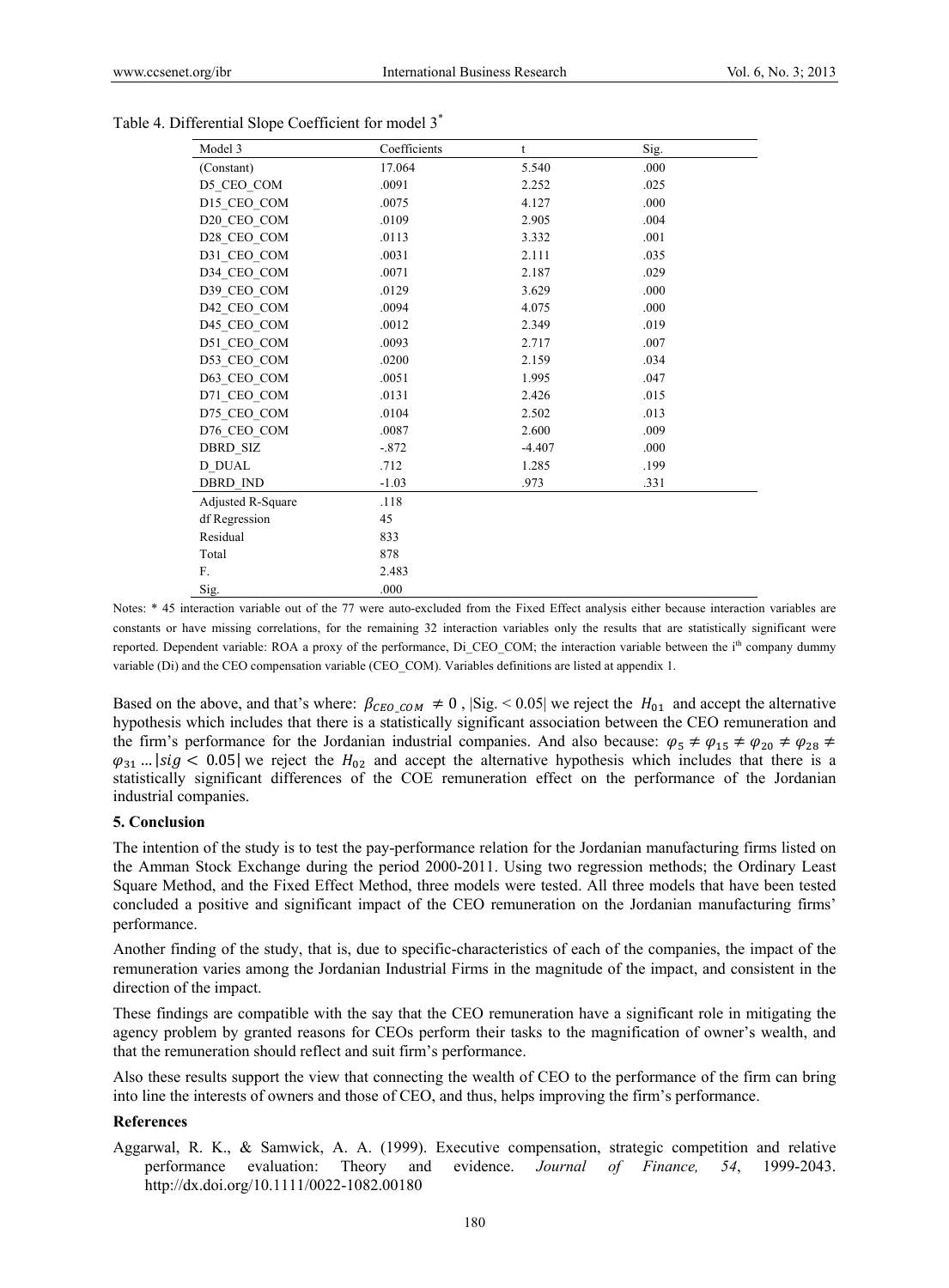- Baptista, M. (2010). *CEO Compensation and Firm Performance in France*. (HEC Paris Thesis). Retrieved from http://www.professionsfinancieres.com/docs/2011104134\_17--ceo-compensation-and-firm-performance-infrance.pdf
- Bhagat, S., & Black, B. (2002). The non-correlation between board independence and long-term firm performance. *Journal of Corporation Law, 27*, 231-73.
- Brunello, G., Graziano, C., & Parigi, B. (2001). Executive compensation and firm performance in Italy. *International Journal of Industrial Organization, 19*(1-2), 133-161. http://dx.doi.org/10.1016/S0167-7187(99)00026-0
- Bushman, R. M., & Smith, A. J. (2001). Financial Accounting Information and Corporate Governance. *Journal of Accounting and Economics, 32*, 237-333. http://dx.doi.org/10.1016/S0165-4101(01)00027-1
- Cadbury Report. (1992). The Report of the Committee on the Financial Aspects of Corporate Governance. *The journal of finance, LVII*(1).
- Diamond, D., & Verrecchia, R. (1991). Disclosure, Liquidity, and the Cost of Capital. *Journal of Finance, 46*, 1325-1359. http://dx.doi.org/10.1111/j.1540-6261.1991.tb04620.x
- Fama, E. F., & Jensen, M. C. (1983). Separation of ownership and control. *Journal of Law & Economics, 26*(2), 301-26. http://dx.doi.org/10.1086/467037
- Fich, E. M., & Shivdasani, A. (2005). The impact of stock-option compensation for outside directors on firm value. *Journal of Business, 78*, 2229-2254. http://dx.doi.org/10.1086/497048
- Gerhart, B., & Milkovich, G. T. (1990). Organizational differences in managerial compensation and financial performance. *Academy of Management Journal, 33*, 663-691. http://dx.doi.org/10.2307/256286
- Gibbons, R., & Murphy, K. J. (1992). Optimal incentive contracts in the presence of career concerns: Theory and evidence. *The Journal of Political Economy, 100*, 468-505. http://dx.doi.org/10.1086/261826
- Girma, S., Thompson, S., & Wright, P. (2007). Corporate Governance Reforms and Executive Compensation. *The Manchester School, 75*(1), 65-81. http://dx.doi.org/10.1111/j.1467-9957.2007.01003.x.
- Goyal, V., & Park, C. (2002). Board leadership structure and CEO turnover. *Journal of Corporate Finance, 81*, 49-66. http://dx.doi.org/10.1016/S0929-1199(01)00028-1.
- Gregg, P., Jewell, S., & Tonks, I. (2005). Executive Pay and Performance in the UK 1994 2002. *working paper*, XFi Centre for Finance and Investment.
- Hayes, R. M., & Schaefer, S. (2000). Implicit contracts and the explanatory power of top executive compensation for future performance. *Rand Journal of Economics, 31*, 279-293. http://dx.doi.org/10.2307/2601041.
- Hermalin, B. E., & Weisbach, M. S. (2003). Board of directors as an endogenously determined institution: a survey of the economic literature. *Economic Policy Review, 9*(1), 7-26.
- Jensen, M. C., & Murphy, K. J. (1990). Performance Pay and Top-Management Incentives. *Journal of Political Economy, 98*(2), 225-64. http://dx.doi.org/10.1086/261677
- Jensen, M., & Murphy, K. (2010). CEO incentives It's not how much pay, but how. *Journal of Applied Corporate Finance, 22*, 64-76. http://dx.doi.org/10.1111/j.1745-6622.2010.00262.x
- Joskow, P. L., & Rose, N. L. (1994). CEO Pay and Firm Performance: Dynamics, Asymmetries, and Alternative Performance Measures. *NBER Working Papers* 4976, National Bureau of Economic Research, Inc.
- Junarsin, E. (2011). Executive Compensation and Firm Performance: An Empirical Examinatio. *European Journal of Economics, Finance and Administrative Sciences*, *28*, 163-179.
- Kaplan, S. N., & Minton, B. A. (1994). Appointments of outsiders to Japanese boards: determinants and implications for managers. *Journal of Financial Economics, 36*(2), 225-58. http://dx.doi.org/10.1016/0304-405X(94)90025-6
- Leuz, C., & Verrecchia, R. E. (2000). The Economic Consequences of Increased Disclosure. *Journal of Accounting Research, 38*, 91-124. http://dx.doi.org/10.2307/2672910
- Main, B. G. M., Bruce, A., & Buck, T. (1996). Total board remuneration and company performance. *Economic Journal, 106*, 1627-1644. http://dx.doi.org/10.2307/2235204
- Morck, R., & Nakamura, M. (1994). Banks and corporate control in Japan. *Working Paper*, University of